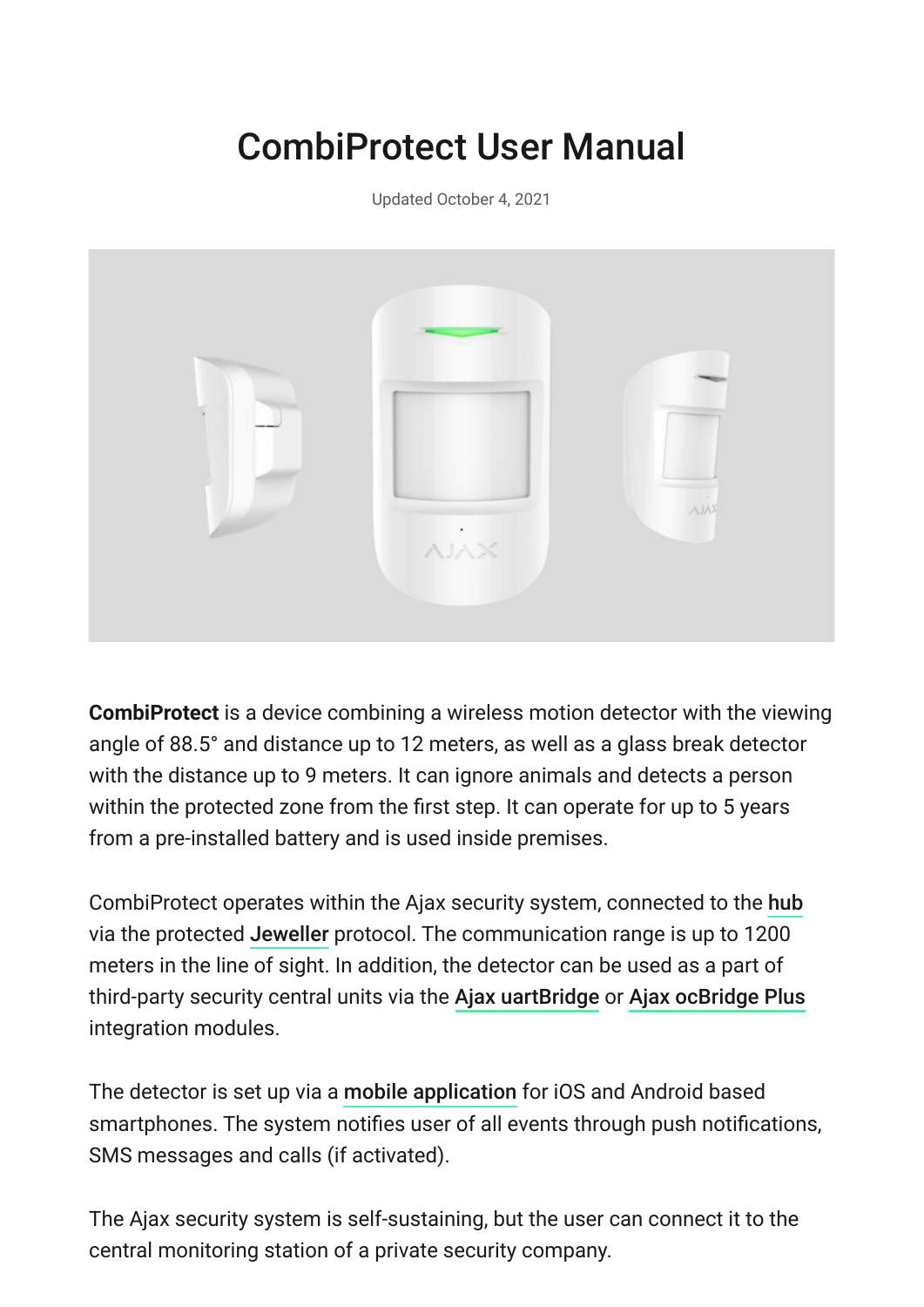### Functional Elements



- **1.** LED indicator
- **2.** Motion detector lens
- **3.** Microphone hole
- **4.** SmartBracket attachment panel (perforated part is required for actuating the tamper in case of any attempt to dismantle the detector)
- **5.** Tamper button
- **6.** Device switch
- **7.** QR code

## Operating Principle

CombiProtect combines two types of security devices – motion detector and glass break detector.

Thermal PIR sensor detects intrusion into a protected room by detecting moving objects with a temperature close to the temperature of the human body. However, the detector can ignore domestic animals if the suitable sensitivity has been chosen in the settings.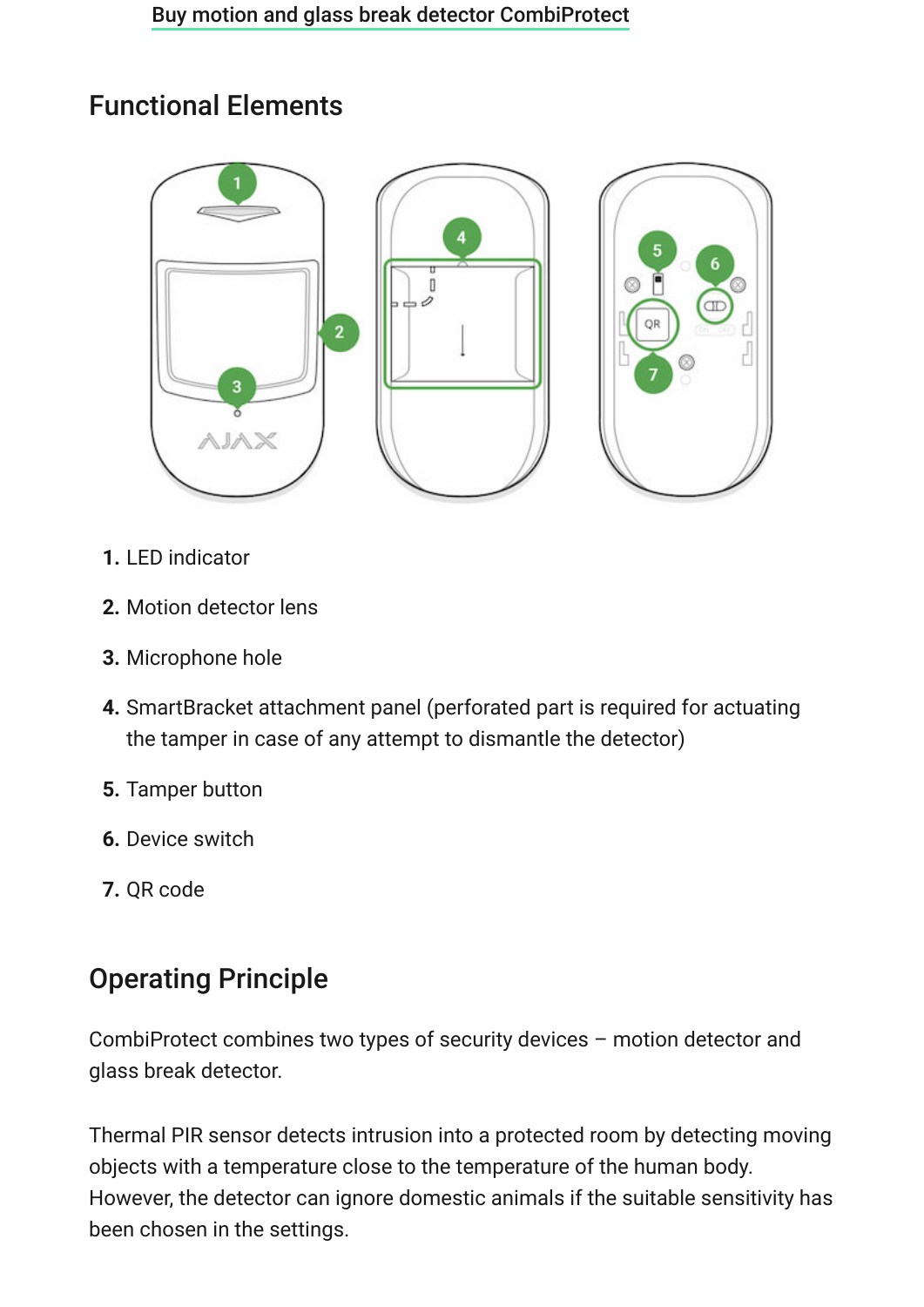The electret microphone is responsible for glass break detection. The intelligent event registration system requires a sequence of sounds of a specific nature – first dull blow, then ringing sound of falling chips, which prevents accidental actuation.

> CombiProtect does not detect glass breaking if the glass is covered with any film: shockproof, sunscreen, decorative or other. In order to detect the breaking of this type glass, we recommend using a DoorProtect Plus wireless opening detector with shock and tilt sensor.

After actuation, the armed detector immediately transmits an alarm signal to the hub, activating the sirens and notifying the user and security company.

If before arming the system, the detector has detected motion, it will not arm immediately, but during the next inquiry by the hub.

### Connecting the Detector to the Ajax security system

The detector is connected to the hub and set up via the Ajax Security system mobile application. To establish connection please locate the detector and the hub within the communication range and follow the device adding procedure.

### **Before starting connection:**

- **1.** Following the hub manual recommendations, install the Ajax application. Create an account, add the hub to the application, and create at least one room.
- **2.** Switch on the hub and check the internet connection (via Ethernet cable and/or GSM network).
- **3.** Ensure that the Hub is disarmed and does not update by checking its status in the mobile application.



Only users with administrator rights can add the device to the hub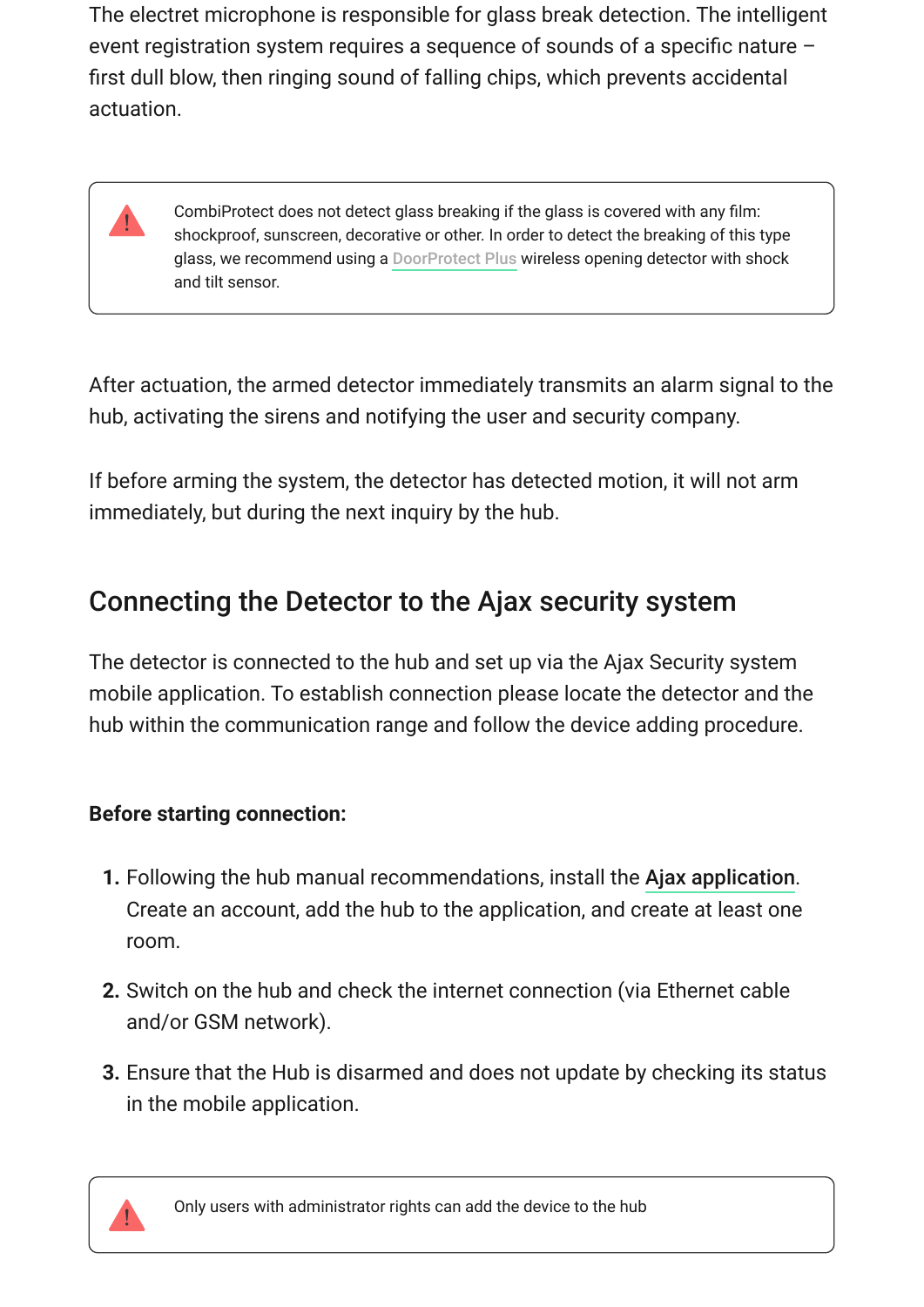#### **How to connect the detector to the hub:**

- **1.** Select the **Add Device** option in the Ajax app.
- **2.** Name the device, scan/write manually the **QR Code** (located on the body and packaging), and select the location room.



- **3.** Select **Add** the countdown will begin.
- **4.** Switch on the device.



For detection and pairing to occur, the detector should be located within the coverage of the wireless network of the hub (at a single protected object).

Request for connection to the hub is transmitted for a short time at the time of switching on the device.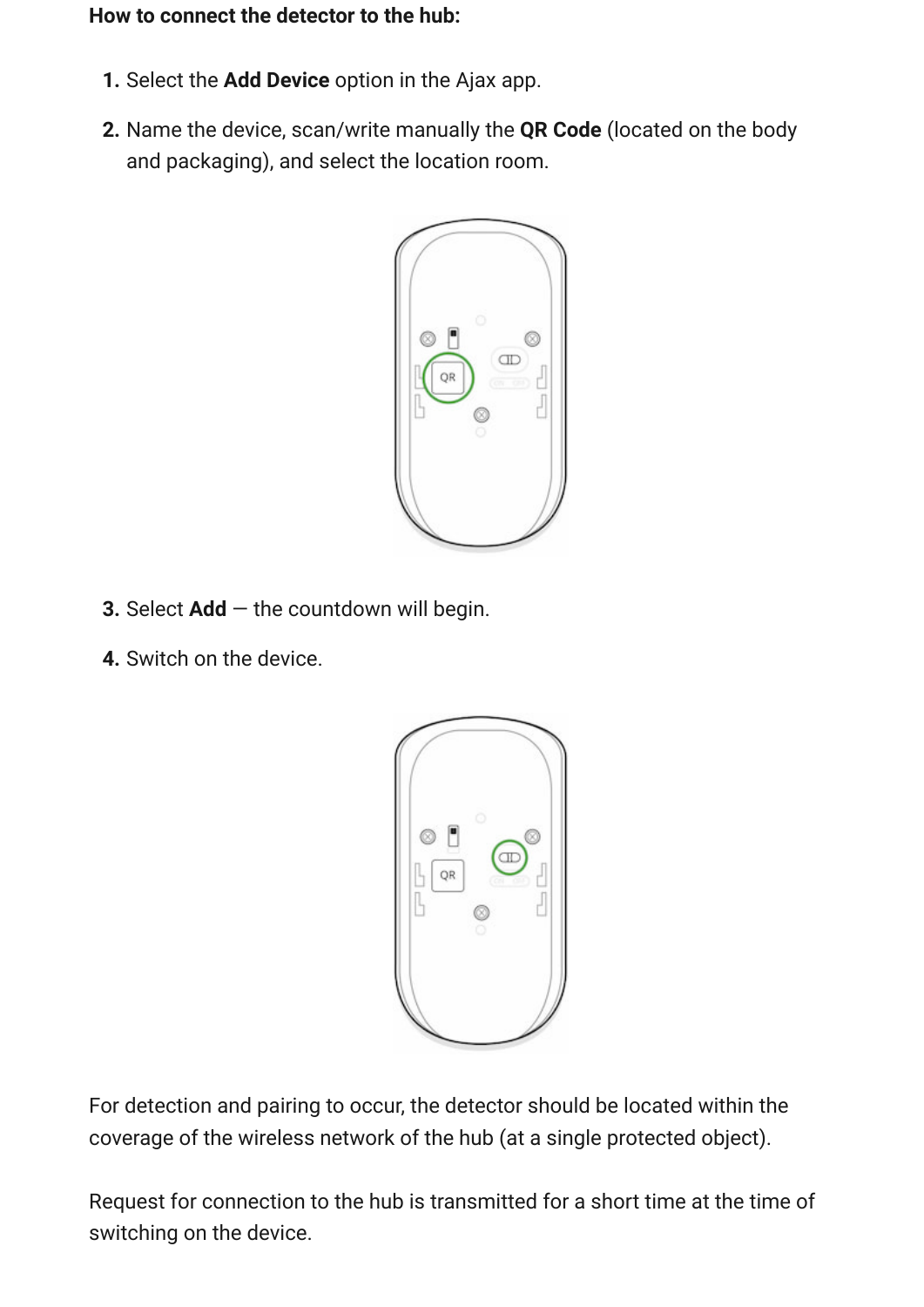If connection to the Ajax Hub failed, switch off the detector for 5 seconds and retry.

The detector connected to the hub will appear in the list of devices of the hub in the application. Update of the detector statuses in the list depends on the device inquiry time set in the hub settings, with the default value  $-36$  seconds.

### Connecting the Detector to Third Party Security Systems

To connect the detector to a third party security central unit using the [uartBridge](https://ajax.systems/products/uartbridge/) or ocBridge Plus integration module, follow the recommendations in the manual of the respective device.

### **States**

1. Devices **-**

**2.** CombiProtect

| <b>Parameter</b>                   | <b>Value</b>                                                                                                 |
|------------------------------------|--------------------------------------------------------------------------------------------------------------|
| Temperature                        | Temperature of the detector. Measured on the<br>processor and changes gradually                              |
| Jeweller Signal Strength           | Signal strength between the hub and the<br>detector                                                          |
| <b>Battery Charge</b>              | Battery level of the device. Displayed as a<br>percentage<br>How battery charge is displayed in<br>Ajax apps |
| Lid                                | The tamper mode of the detector, which reacts<br>to the detachment of or damage to the body                  |
| Delay When Entering, sec           | Delay time when entering                                                                                     |
| Delay When Leaving, sec            | Delay time when exiting                                                                                      |
| ReX                                | Displays the status of using the ReX range<br>extender                                                       |
| <b>Motion Detector Sensitivity</b> | Sensitivity level of the motion detector                                                                     |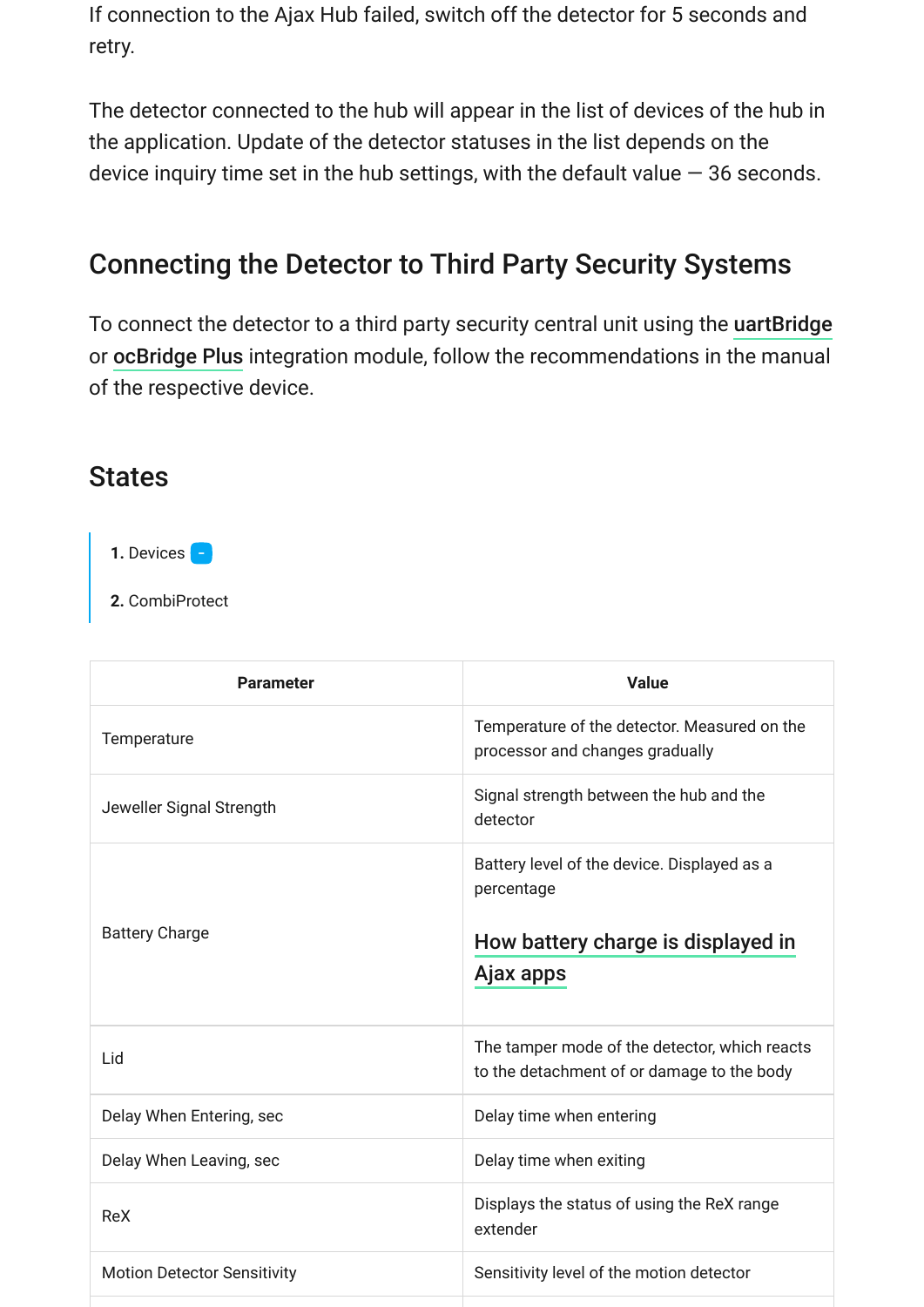| <b>Motion Detector Always Active</b> | If active, the motion detector is always in the<br>armed mode                                                                                                                                                                                                                                                                                                                                                                                                                                                                                                                                                                                                                                  |
|--------------------------------------|------------------------------------------------------------------------------------------------------------------------------------------------------------------------------------------------------------------------------------------------------------------------------------------------------------------------------------------------------------------------------------------------------------------------------------------------------------------------------------------------------------------------------------------------------------------------------------------------------------------------------------------------------------------------------------------------|
| <b>Glass Detector Sensitivity</b>    | Sensitivity level of the glass detector                                                                                                                                                                                                                                                                                                                                                                                                                                                                                                                                                                                                                                                        |
| <b>Glass Detector Always Active</b>  | If active, the glass detector is always in the<br>armed mode                                                                                                                                                                                                                                                                                                                                                                                                                                                                                                                                                                                                                                   |
| <b>Temporary Deactivation</b>        | Shows the status of the device temporary<br>deactivation function:<br>$No$ – the device operates normally and<br>transmits all events.<br>Lid only $-$ the hub administrator has<br>disabled notifications about triggering on<br>the device body.<br><b>Entirely</b> $-$ the device is completely excluded<br>from the system operation by the hub<br>administrator. The device does not follow<br>system commands and does not report<br>alarms or other events.<br>By number of alarms $-$ the device is<br>automatically disabled when the number of<br>alarms is exceeded (specified in the settings<br>for Devices Auto Deactivation). The feature<br>is configured in the Ajax PRO app. |
| Firmware                             | Detector firmware version                                                                                                                                                                                                                                                                                                                                                                                                                                                                                                                                                                                                                                                                      |
| Device ID                            | Device identifier                                                                                                                                                                                                                                                                                                                                                                                                                                                                                                                                                                                                                                                                              |

## Setting Up the Detector

1. Devices **-**

**2.** CombiProtect

**3.** Settings

| <b>Setting</b>           | <b>Value</b>                                                  |
|--------------------------|---------------------------------------------------------------|
| First field              | Detector name, can be edited                                  |
| Room                     | Selecting the virtual room to which the device is<br>assigned |
| Delay When Entering, sec | Selecting delay time when entering                            |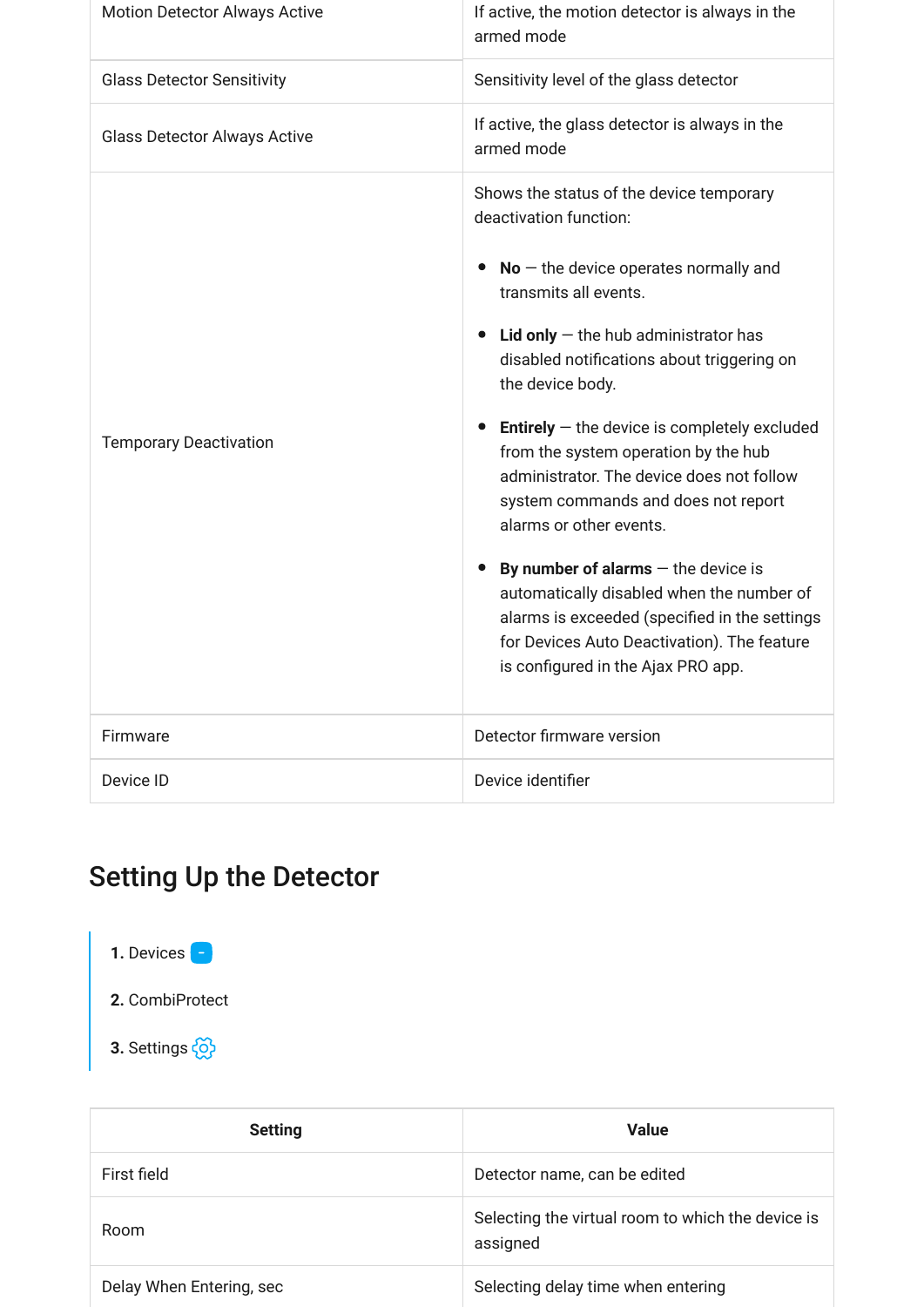| Delay When Leaving, sec                    | Selecting delay time on exit                                                                                                                                                                                              |
|--------------------------------------------|---------------------------------------------------------------------------------------------------------------------------------------------------------------------------------------------------------------------------|
| Delays in Night Mode                       | Delay turned on when using night mode                                                                                                                                                                                     |
| Arm in Night Mode                          | When turned on, the detector will switch to<br>armed mode when using night mode                                                                                                                                           |
| <b>Alarm LED indication</b>                | Allows you to disable the flashing of the LED<br>indicator during an alarm. Available for devices<br>with firmware version 5.55.0.0 or higher<br>How to find the firmware version or<br>the ID of the detector or device? |
| <b>Motion Detector</b>                     | If active, motion detector will be active                                                                                                                                                                                 |
| <b>Motion Detector Sensitivity</b>         | Choosing the sensitivity level of the motion<br>detector:<br>High<br>$\bullet$<br>Normal<br>$\bullet$<br>Low                                                                                                              |
| <b>Motion Detector Always Active</b>       | If active, the detector always registers motion                                                                                                                                                                           |
| <b>Glass Detector Enabled</b>              | If active, glass breaking detector will be active                                                                                                                                                                         |
| <b>Glass Protection Sensitivity</b>        | Choosing the sensitivity level of the glass<br>detector:<br>High<br>$\bullet$<br>Normal<br>$\bullet$<br>Low                                                                                                               |
| <b>Glass Protection Always Active</b>      | If active, the detector always registers glass<br>breaking                                                                                                                                                                |
| Alert with a siren if motion detected      | If active, SITENS added to the system are<br>activated when the motion detected                                                                                                                                           |
| Alert with a siren if glass break detected | If active, sirens added to the system are<br>activated when the glass break detected                                                                                                                                      |
| Jeweller Signal Strength Test              | Switches the detector to the signal strength test<br>mode                                                                                                                                                                 |
| <b>Detection Zone Test</b>                 | Switches the detector to the detection area test                                                                                                                                                                          |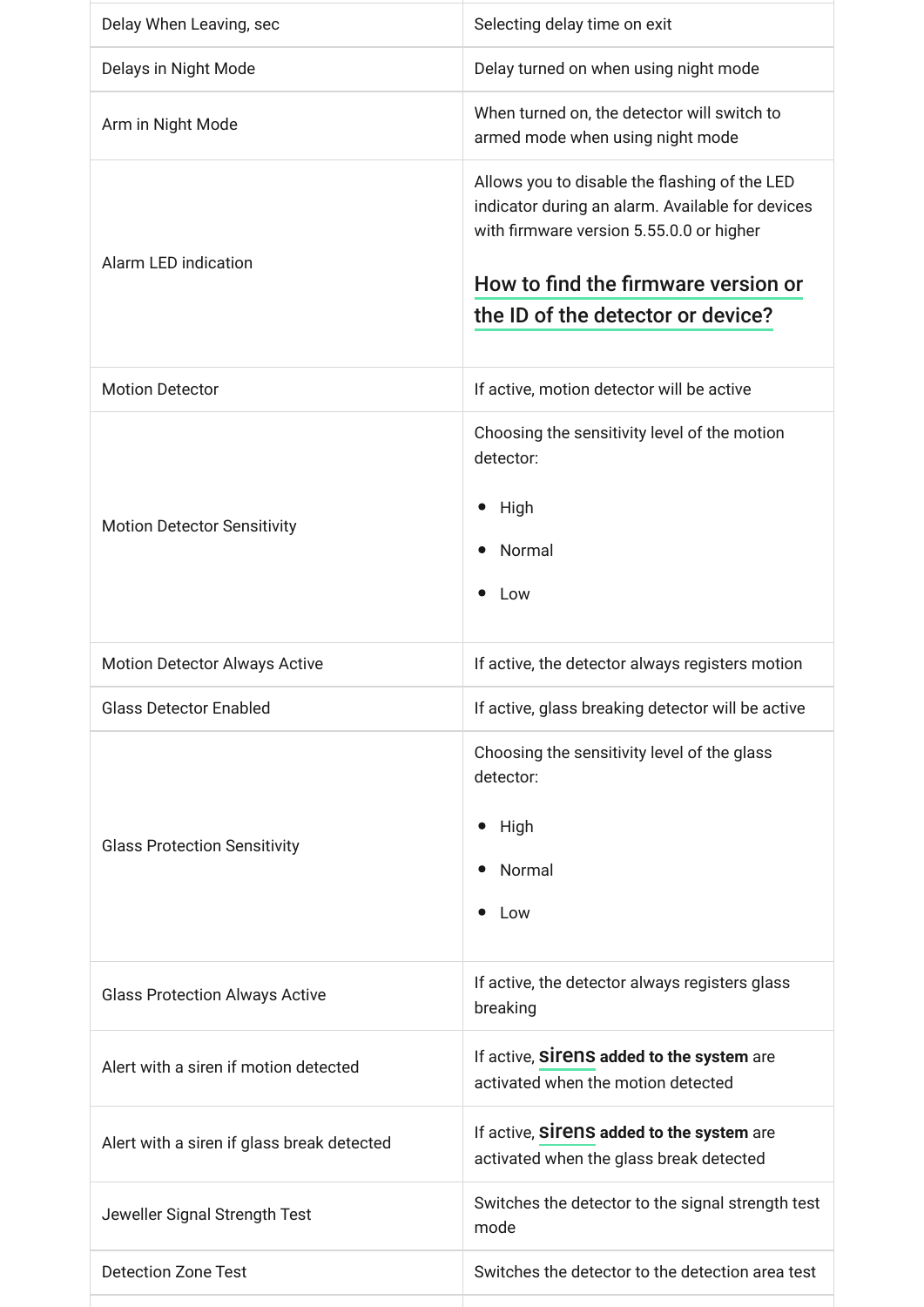| <b>Attenuation Test</b>       | Switches the detector to the signal fade test<br>mode (available in detectors with firmware<br>version 3.50 and later)                                                            |
|-------------------------------|-----------------------------------------------------------------------------------------------------------------------------------------------------------------------------------|
| <b>Temporary Deactivation</b> | Allows the user to disconnect the device<br>without removing it from the system.                                                                                                  |
|                               | Two options are available:                                                                                                                                                        |
|                               | <b>Entirely</b> $-$ the device will not execute<br>system commands or participate in<br>automation scenarios, and the system will<br>ignore device alarms and other notifications |
|                               | Lid only $-$ the system will ignore only<br>notifications about the triggering of the<br>device tamper button                                                                     |
|                               | Learn more about temporary                                                                                                                                                        |
|                               | deactivation of devices                                                                                                                                                           |
|                               | The system can also automatically disable<br>devices when the set number of alarms is<br>exceeded.                                                                                |
|                               | Learn more about auto deactivation                                                                                                                                                |
|                               | of devices                                                                                                                                                                        |
| <b>User Guide</b>             | Opens the detector User Guide                                                                                                                                                     |
| <b>Unpair Device</b>          | Disconnects the detector from the hub and<br>deletes its settings                                                                                                                 |

## Indication

| Event                                                              | <b>Indication</b>                           | <b>Note</b>                        |
|--------------------------------------------------------------------|---------------------------------------------|------------------------------------|
| Turning on the detector                                            | Lights up green for about one<br>second     |                                    |
| Detector connection to the<br>hub, ocBridge Plus and<br>uartBridge | Lights up continuously for a<br>few seconds |                                    |
| Alarm / tamper activation                                          | Lights up green for about one<br>second     | Alarm is sent once in 5<br>seconds |
| Battery needs replacing                                            | During the alarm, slowly lights             | Replacement of the detector        |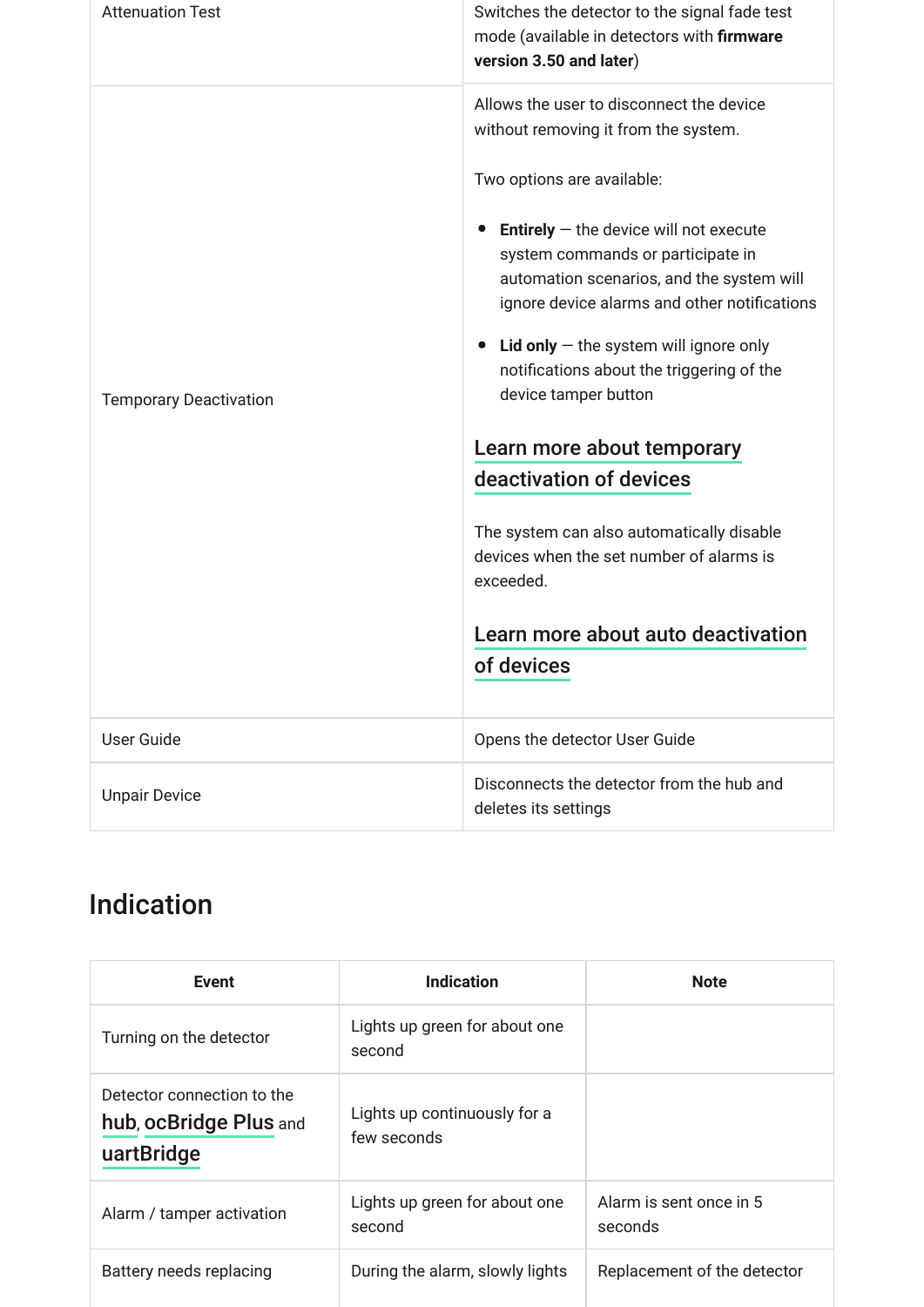## Detector Testing

The Ajax security system allows conducting tests for checking the functionality of connected devices.

The tests do not start straight away but within a period of 36 seconds when using the standard settings. The time of the start depends on the settings of the detector polling period (the paragraph on "**Jeweller**" settings in the hub settings).

### [Jeweller Signal Strength Test](https://support.ajax.systems/en/what-is-signal-strenght-test/)

### [Detection Zone Test](https://support.ajax.systems/en/what-is-detection-zone-test/)

- Glass break detection zone Test
- Motion detection zone Test

### [Attenuation Test](https://support.ajax.systems/en/what-is-attenuation-test/)

## Installing the detector

## Selection of the installation site

The controlled area and the efficiency of the security system depends on the location of the detector.



The device developed only for indoor use.

Location of the CombiProtect depends on the remoteness from the hub and presence of any obstacles between the devices hindering the radio signal transmission: walls, inserted floors, large-size objects located within the room.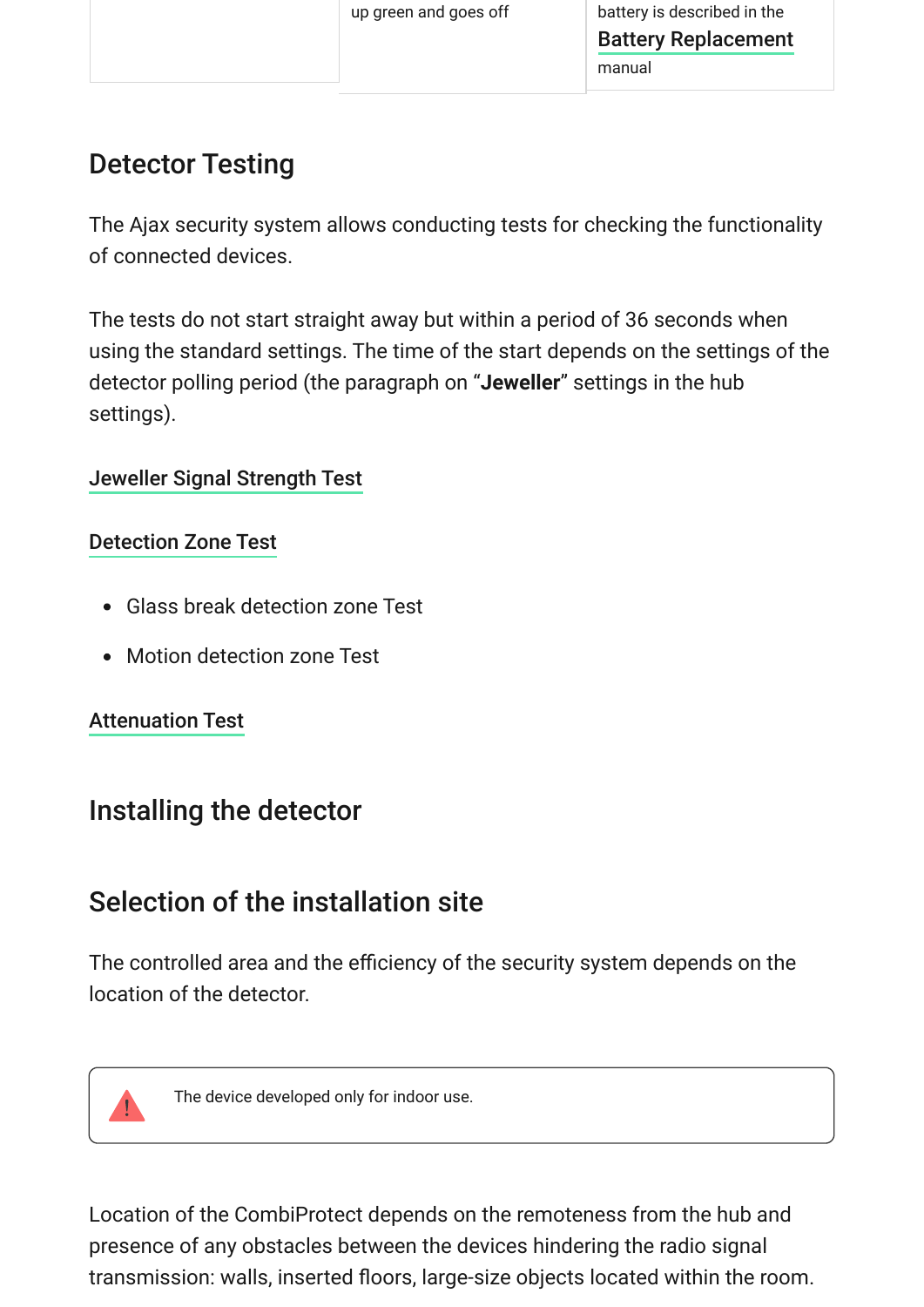

If the signal level is at one bar, we cannot guarantee stable operation of the security system. Take all possible measures to improve the quality of the signal! As a minimum, move the device  $-$  even 20 cm shift can significantly improve the quality of reception.

[If after moving the device still has a low or unstable signal strength, use a](https://ajax.systems/products/rex/) **radio** . signal range extender ReX

The direction of the detector lens should be perpendicular to the probable way of intrusion into the room. The detector microphone should be positioned at the angle of no more than 90 degrees relative to the window.

Make sure that any furniture, domestic plants, vases, decorative or glass structures do not block the field of view of the detector.



We recommend installing the detector at the height of 2.4 meters.

If the detector is not installed at the recommended height, this will reduce the area of the motion detection zone and impair the operation of the function of ignoring animals.

[Why motion detectors react to animals and how to avoid it](https://ajax.systems/blog/what-is-pet-immunity-in-motion-detectors-and-how-to-use-it-correctly/)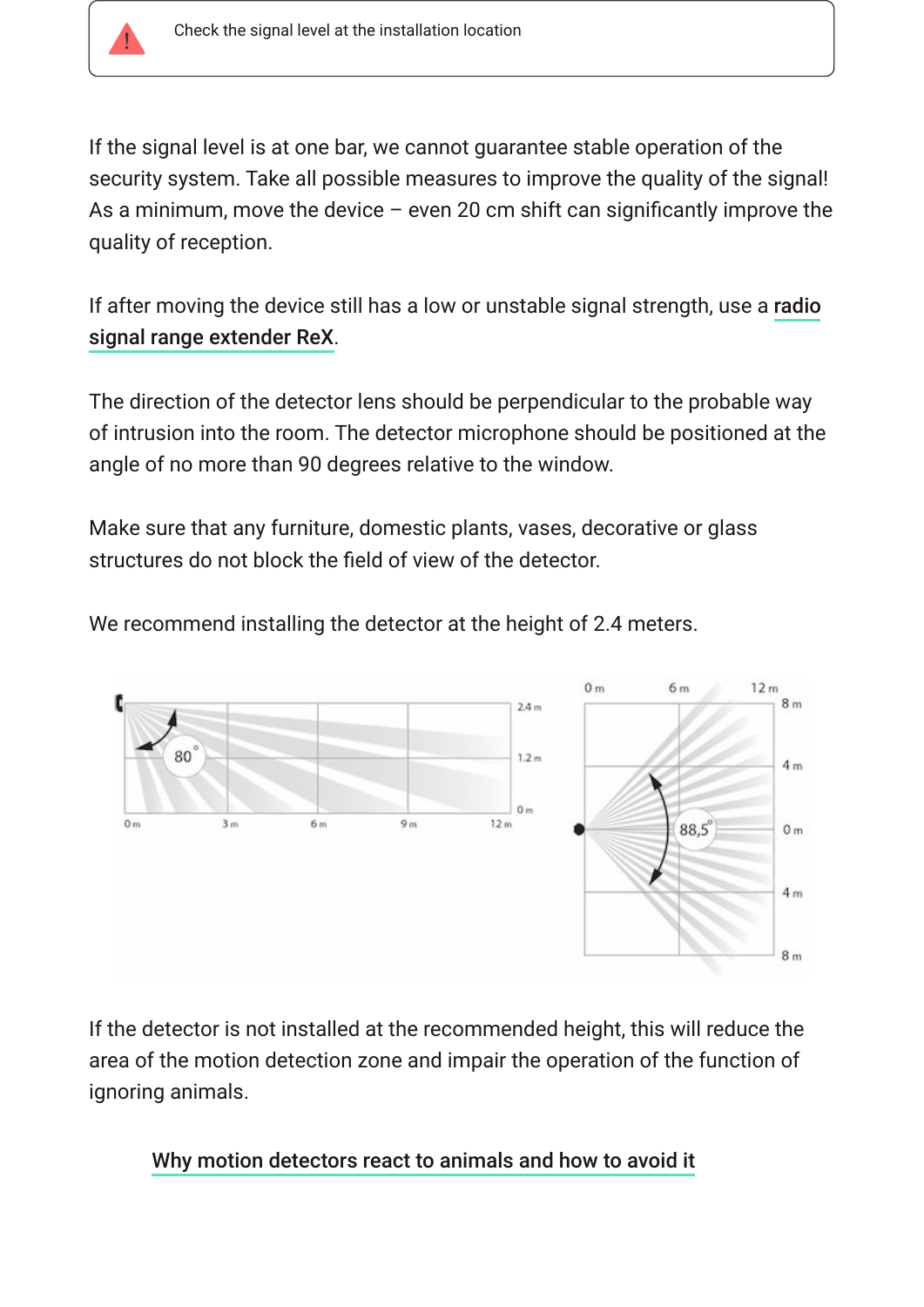

### Installation of the detector

Before installing the detector, make sure that you have selected the optimal location and it is in compliance with the guidelines contained in this manual

CombiProtect detector can be attached to a vertical surface or in a corner.



**1.** Attach the SmartBracket panel to the surface using bundled screws, using at least two fixing points (one of them – above the tamper). If you select other attachment hardware, make sure that they do not damage or deform the panel.

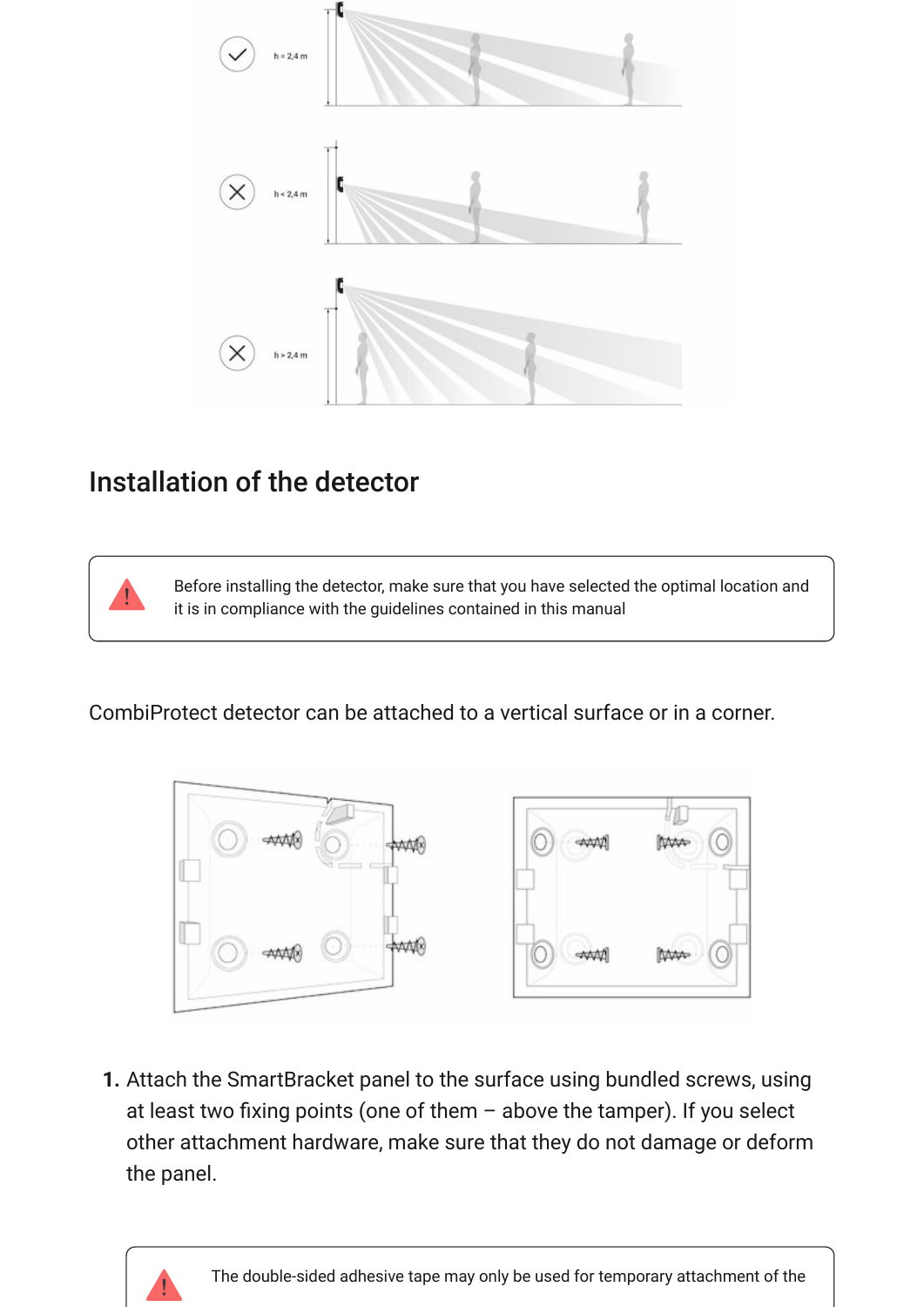detector. The tape will run dry in the course of time, which may result in the falling of the detector and actuation of the security system. Furthermore, the device may fail from a hit, as a result of an impact.

**2.** Put the detector on the attachment panel. When the detector is fixed in SmartBracket, it will blink with an LED  $-$  this will be a signal that the tamper on the detector is closed.

If the light indicator of the detector is not actuated after installation in SmartBracket, check the tamper mode in the Ajax Security System app and then the fixing tightness of the panel.

If the detector is torn off from the surface or removed from the attachment panel, you will receive the notification.

#### **Do not install the detector:**

- **1.** outside the premises (outdoors);
- **2.** in the direction of the window, when the detector lens is exposed to direct sunlight;
- **3.** opposite any object with the rapidly changing temperature (e.g., electrical and gas heaters);
- **4.** opposite any moving objects with the temperature close to that of the human body (oscillating curtains above the radiator);
- **5.** opposite any reflective surfaces (mirrors);
- **6.** at any places with fast air circulation (air fans, open windows or doors);
- **7.** nearby any metal objects or mirrors causing attenuation and screening of the signal;
- **8.** within any premises with the temperature and humidity beyond the range of permissible limits;
- **9.** closer than 1 m from the hub.

### Detector Maintenance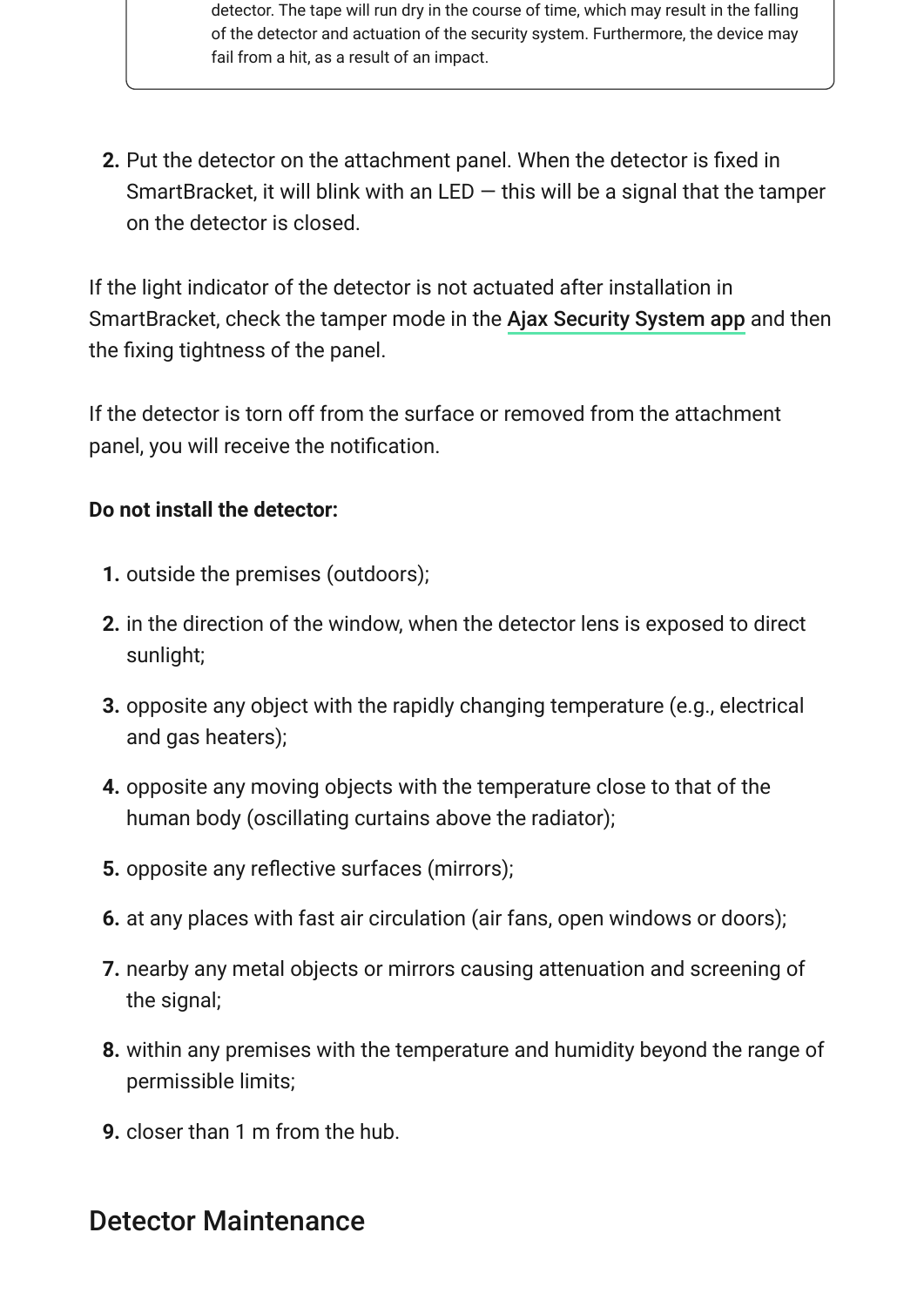Check the operational capability of the CombiProtect detector on a regular basis.

Clean the detector body from dust, spider web and other contaminations as they appear. Use soft dry napkin suitable for equipment maintenance.

Do not use for cleaning the detector any substances containing alcohol, acetone, gasoline and other active solvents. Wipe the lens very carefully and gently – any scratches on the plastic may cause reduction of the detector sensitivity.

The pre-installed battery ensures up to 5 years of autonomous operation (with the inquiry frequency by the hub of 3 minutes). If the detector battery is discharged, the security system will send respective notices and the LED will smoothly light up and go out, if the detector detects any motion or if the tamper is actuated.

To change the battery, switch off the device, loosen three screws and remove the front panel of the detector. Change the battery for a new one of type CR123A, observing the polarity.

#### [How long Ajax devices operate on batteries, and what affects this](https://support.ajax.systems/en/how-long-operate-from-batteries/)

#### [Battery Replacement](https://support.ajax.systems/en/how-to-replace-batteries-in-combiprotect/)

### Tech Specs

| Sensitive element                    | PIR sensor (motion)<br>electret microphone (glass break)                                                      |
|--------------------------------------|---------------------------------------------------------------------------------------------------------------|
| Motion detection distance            | Up to $12 m$                                                                                                  |
| Motion detector viewing angles (H/V) | $88.5^{\circ}$ / $80^{\circ}$                                                                                 |
| Time for motion detection            | From $0.3$ to $2 \text{ m/s}$                                                                                 |
| Pet immunity                         | Yes, weight up to 20 kg, height up to 50 cm<br>Why motion detectors react to<br>animals and how to avoid it > |
| Glass break detection distance       | Up to $9m$                                                                                                    |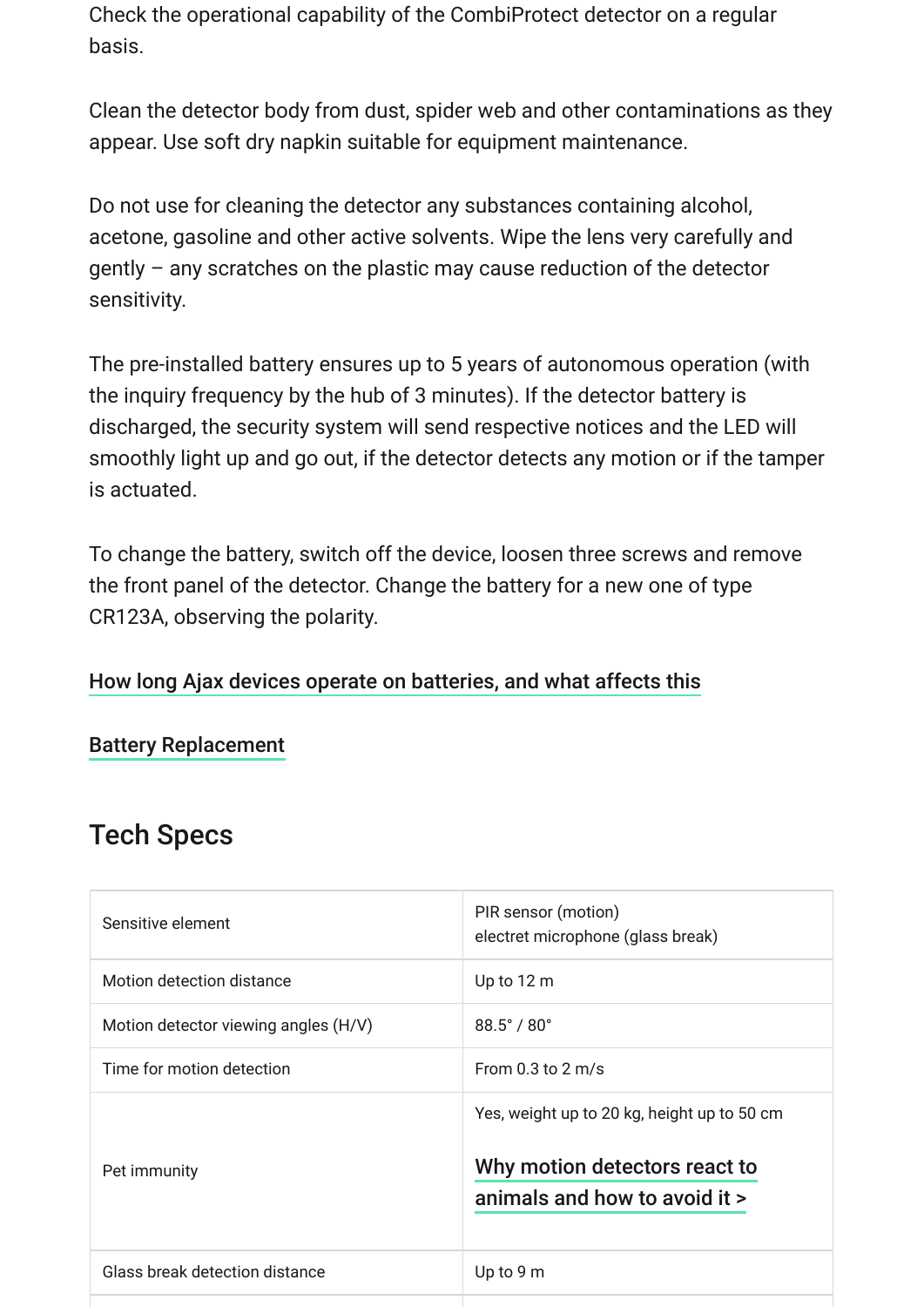| Microphone coverage angle   | $180^\circ$                                                                                                                                   |
|-----------------------------|-----------------------------------------------------------------------------------------------------------------------------------------------|
| Tamper protection           | Yes                                                                                                                                           |
| Frequency band              | 868.0 - 868.6 MHz or 868.7 - 869.2 MHz<br>depending on the region of sale                                                                     |
| Compatibility               | Operates with all Ajax hubs, range<br>extenders, ocBridge Plus, uartBridge                                                                    |
| Maximum RF output power     | Up to 20 mW                                                                                                                                   |
| Radio signal modulation     | <b>GFSK</b>                                                                                                                                   |
| Radio signal range          | Up to 1,200 m (any obstacles absent)                                                                                                          |
|                             | Learn more                                                                                                                                    |
| Power supply                | 1 battery CR123A, 3 V                                                                                                                         |
| <b>Battery life</b>         | Up to 5 years                                                                                                                                 |
| Installation method         | Indoors                                                                                                                                       |
| Operating temperature range | From -10 $^{\circ}$ C to +40 $^{\circ}$ C                                                                                                     |
| Operating humidity          | Up to 75%                                                                                                                                     |
| Overall dimensions          | $110 \times 65 \times 50$ mm                                                                                                                  |
| Weight                      | 92 g                                                                                                                                          |
| Service life                | 10 years                                                                                                                                      |
| Certification               | Security Grade 2, Environmental Class II in<br>conformity with the requirements of EN 50131-<br>1, EN 50131-2-7-1, EN 50131-2-2, EN 50131-5-3 |

### [Compliance with standards](https://ajax.systems/standards/)

## Complete Set

- **1.** CombiProtect
- **2.** SmartBracket mounting panel
- **3.** Battery CR123A (pre-installed)
- **4.** Installation kit